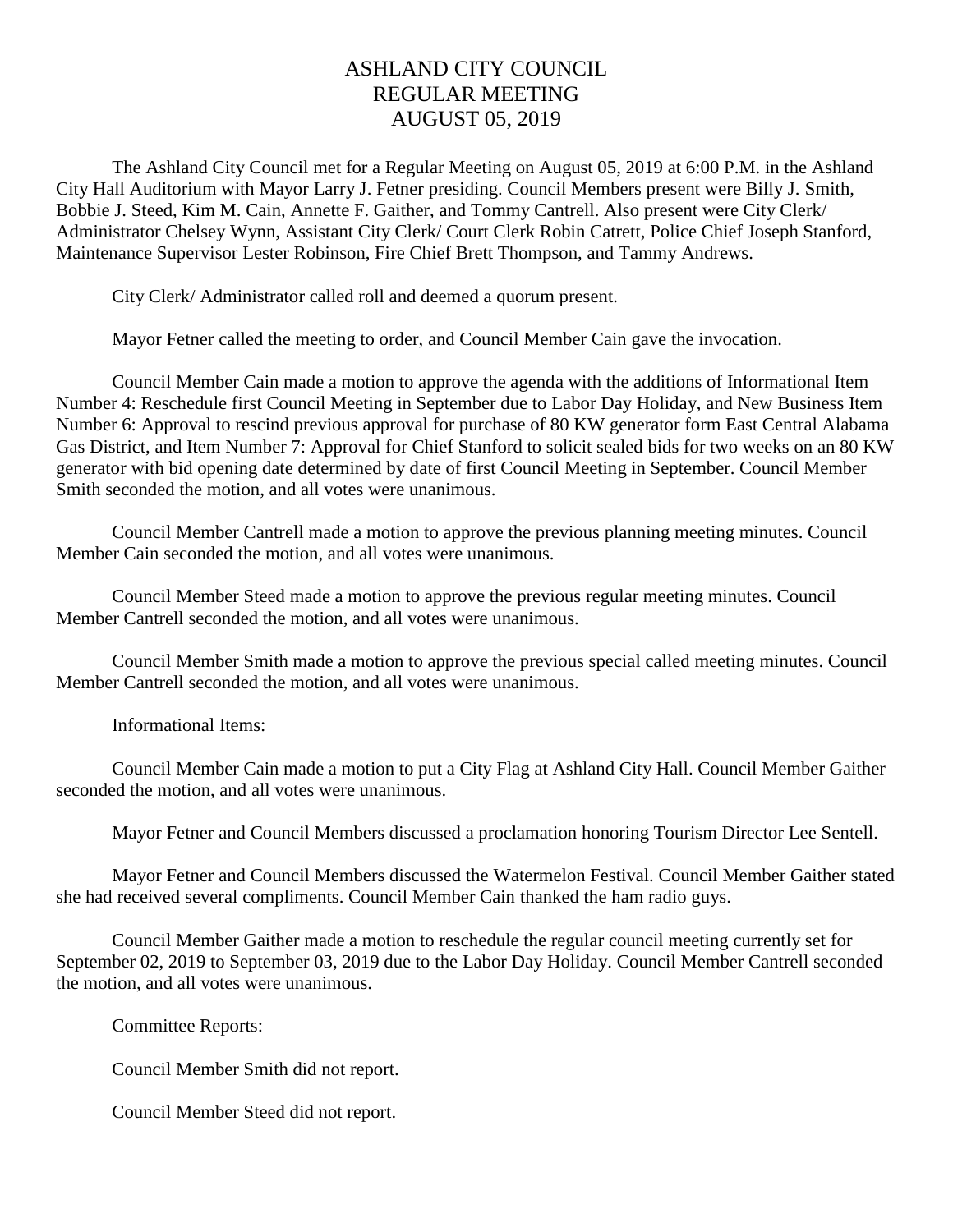Council Member Cain reported on the Ashland City Library by stating the Summer Reading Program was a success with 980 kids and adults attending the program and 1200 books being distributed. Also, 75 kids attended the McWane Program and over 100 attended the Elephant and Piggy Play.

Council Member Gaither reported the Ashland Senior Center's pancake breakfast was a success.

Council Member Cantrell did not report.

Maintenance Supervisor Lester Robinson reported he has a list for an after-action meeting concerning the Watermelon Festival and everything from the Watermelon Festival has been cleaned. Supervisor Robinson advised he will be with Alabama Power this Thursday. Supervisor Robinson also advised the Maintenance Department completed extra work on 3<sup>rd</sup> Street and 3<sup>rd</sup> Ave in preparation for the first day of school. Supervisor Robinson also thanked AGL for the use of the garbage truck and the dumpster at the Watermelon Festival.

Police Chief Stanford advised the Police Department is getting ready to do a DUI Blitz which will start August 16 and run through Labor Day. Chief Stanford advised he is working with the Cattleman's Association on the Rodeo. Chief Stanford also advised his department is getting ready for High School Football.

Fire Chief Thompson reported the Cornhole Tournament was a successful fundraiser for the Fire Department, the Fire Department has assisted on a couple of calls, and he has not received any information on grants at this time.

City Clerk/ Administrator Wynn reported she is working on the 2019-2020 budget. City Clerk/ Administrator Wynn thanked everyone for helping with the Watermelon Festival and reminded everyone a zoning meeting will be held this Tuesday at City Hall.

New Business:

Council Member Gaither made a motion approving the bills received since the last regular meeting in the amount of \$11,979.61. Council Member Smith seconded the motion, and all votes were unanimous.

Council Member Cantrell made a motion approving to pay Alabama League of Municipalities membership dues of \$1,168.46. Council Member Cain seconded the motion, and all votes were unanimous.

Council Member Cain made a motion approving to pay Valent Group \$671.00 for vehicle insurance on the 2019 Chevrolet Silverado. Council Member Gaither seconded the motion, and all votes were unanimous.

Council Member Steed made a motion approving to pay Valent Group \$375.00 for Quarterly Consulting Fees. Council Member Smith seconded the motion, and all votes were unanimous.

Council Member Cain made a motion approving to pay Cheaha Regional Library \$2,000.00 for annual appropriations. Council Member Gaither seconded the motion, and all votes were unanimous.

Council Member Cain made a motion approving to rescind previous approval for purchase of 80 KW generator from East Central Alabama Gas District. Council Member Gaither seconded the motion, and all votes were unanimous.

Council Member Gaither made a motion approving Chief Stanford to solicit sealed bids for two weeks on an 80 KW generator with a bid opening date of September 03, 2019 prior to the council meeting. Council Member Cantrell seconded the motion, and all votes were unanimous.